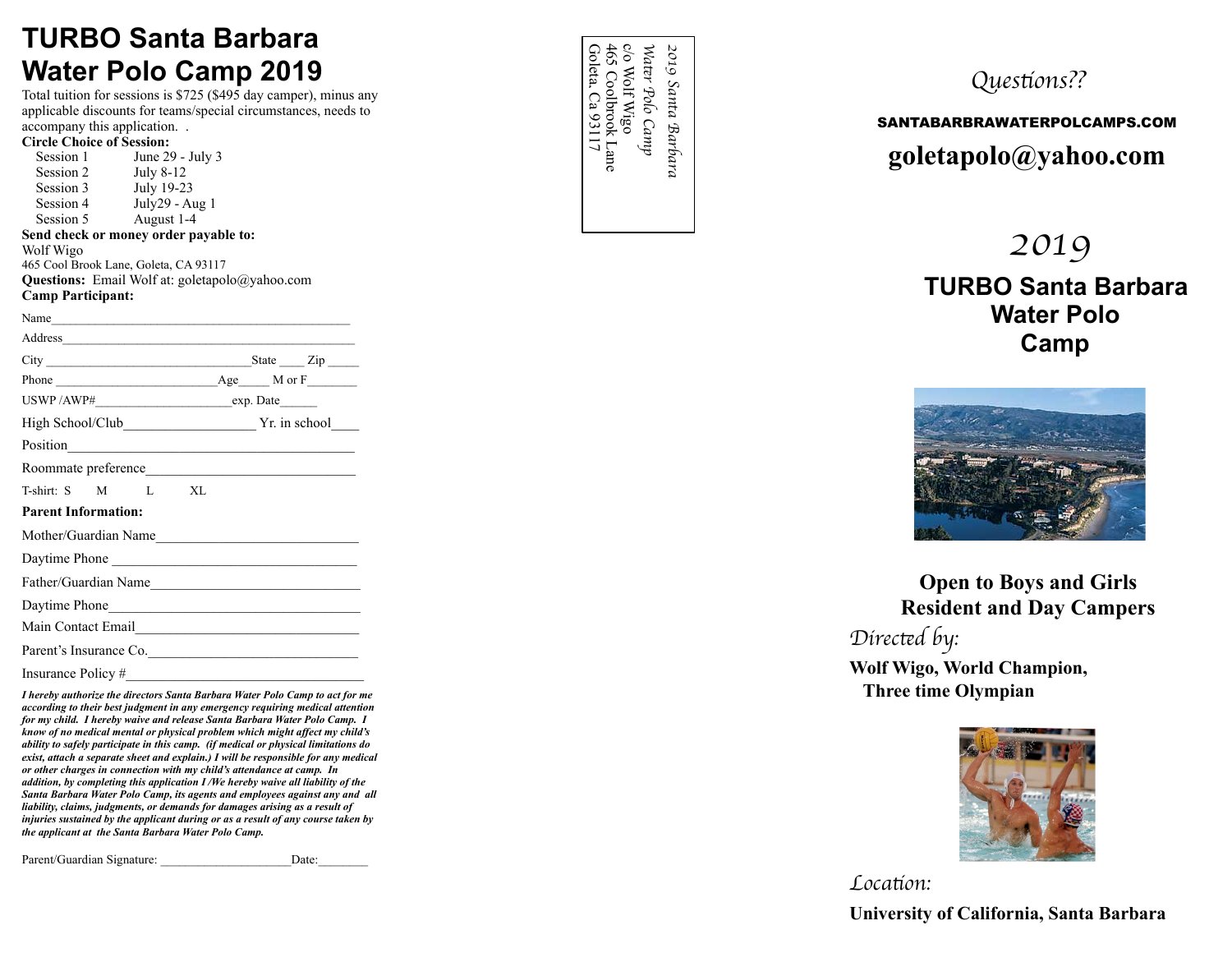# **ATURB**

The Santa Barbara Water Polo Camp is designed to help prepare your athletes for the rest of their water polo career. The camp is designed to have a direct impact on your overall game. While fitness is a key aspect to a great water polo player our philosophy focuses on fundamental position and ball skills. Therefore, the camp will combine fitness, both swimming and leg strength, coupled with an intense review of all fundamental aspects of the game. From basic defensive position, to drive shooting to 2m "O" to 6vs5 shooting to 2m "D" to 5v6 base defensive position. **The Goalkeeper Academy** is run by Olympic goalkeepers Genai Kerr and Andy Stevens and will focus on goalie specific movement and most importantly leg strength.

**World Class Staff:** Santa Barbara Water Polo Camp staff is made up of Olympians, NCAA Division I coaches, and U.S. National Team Players. Your athlete will be trained by the top coaches, providing them individualized instruction, evaluation, competition, and specialized techniques necessary to refine the athlete's competitive and physical skills.

#### **Wolf Wigo-Director**

3 x Olympian Pan American Champion World Champion Head Coach UCSB Men's

#### **Petar Trbojevic**

2 x Olympic Medalist World a Champion

### **Genai Kerr**

2004 USA Olympian **\*\*Additional National Team Players and Division I coaches.** 



## *Ques*t*ons?? goletapolo@yahoo.com*

**Transportation –** UCSB is located off the 101 in Goleta, just north of Santa Barbara. Transportation is available for campers traveling to and from the local airport, train or bus station. All transportation requests must be received in writing two weeks prior to the first day of camp. A 10\$ round trip fee will be assessed for this service (prorated \$5 for one-way travel).

**Ages –** The camp is open to athletes 10-18 years of age. For athletes under 12 years of age strong swimming ability and a basic knowledge of the game are required.

**Cancellations –** Your session fee, minus a \$100.00 non-refundable administrative fee, will be refunded without questions if cancellation occurs before June 5. 2019. Refunds will not occur after this time. Furthermore, campers who voluntarily leave camp or who are sent home for disciplinary reasons will not be refunded money and will be sent home at their parent's expense.

#### **Things to bring:**

Please come prepared in the following: sheets, pillow, blankets tennis shoes, hat, sunscreen, water bottle, suit, goggles, notebook/pencil and the willingness to work hard, learn new techniques, and have lots of fun. **Linens can be rented for 25\$. ALL SESSIONS:** 

#### **Check In resident campers:**

**12-3 @ Tropicana Del Norte\* on first day Noon Pick up at Campus pool on last day Day Camper – 3:45 Check in @ Campus Pool Check out Noon Campus pool last day. \*Subject to change Location: UCSB Varsity Swimming Pool** 

### **Camp Features:**

- **In-water instruction from Olympians**
- Camp "t-shirt"
- **Daily Competition**
- **Position Specific Training: 2m "D", 2m "O", Goal Keeping, and Driving.**
- **Tips and tricks for success at all levels.**

### **Medical Information**

#### **Participant's Name\_\_\_\_\_\_\_\_\_\_\_\_\_\_\_\_\_\_\_\_\_\_\_\_\_**

(Please Print)

#### USWP/AWP  $#$

### **Medical Treatment Authorization**

I/We being the legal guardians of the above applicant authorize **Santa Barbara Water Polo Camp** and its agents to ensure the well being of the applicant.

 $\mathcal{L}_\text{max}$  and  $\mathcal{L}_\text{max}$  and  $\mathcal{L}_\text{max}$  and  $\mathcal{L}_\text{max}$ 

(Parent or Guardian Signature) (Date)

**Insurance:** All participants are required to have coverage for accidental injury. Please complete the health care information below:

**Health Insurance Carrier:** \_\_\_\_\_\_\_\_\_\_\_\_\_\_\_

### **Policy Number:** \_\_\_\_\_\_\_\_\_\_\_\_\_\_\_\_\_\_\_\_\_\_\_\_

I approve of my child's attendance at **Turbo Santa Barbara Water Polo Camp** and certify that he/she is in good health and able to participate in the program activities. I (am/am not) attaching a statement explaining special physical limitations and/or required medication. Please indicate if your child suffers from allergies, asthma, diabetes, restricted activities, etc. In further consideration of **Santa Barbara Water Polo Camp** accepting this application, I/we hereby agree to save and